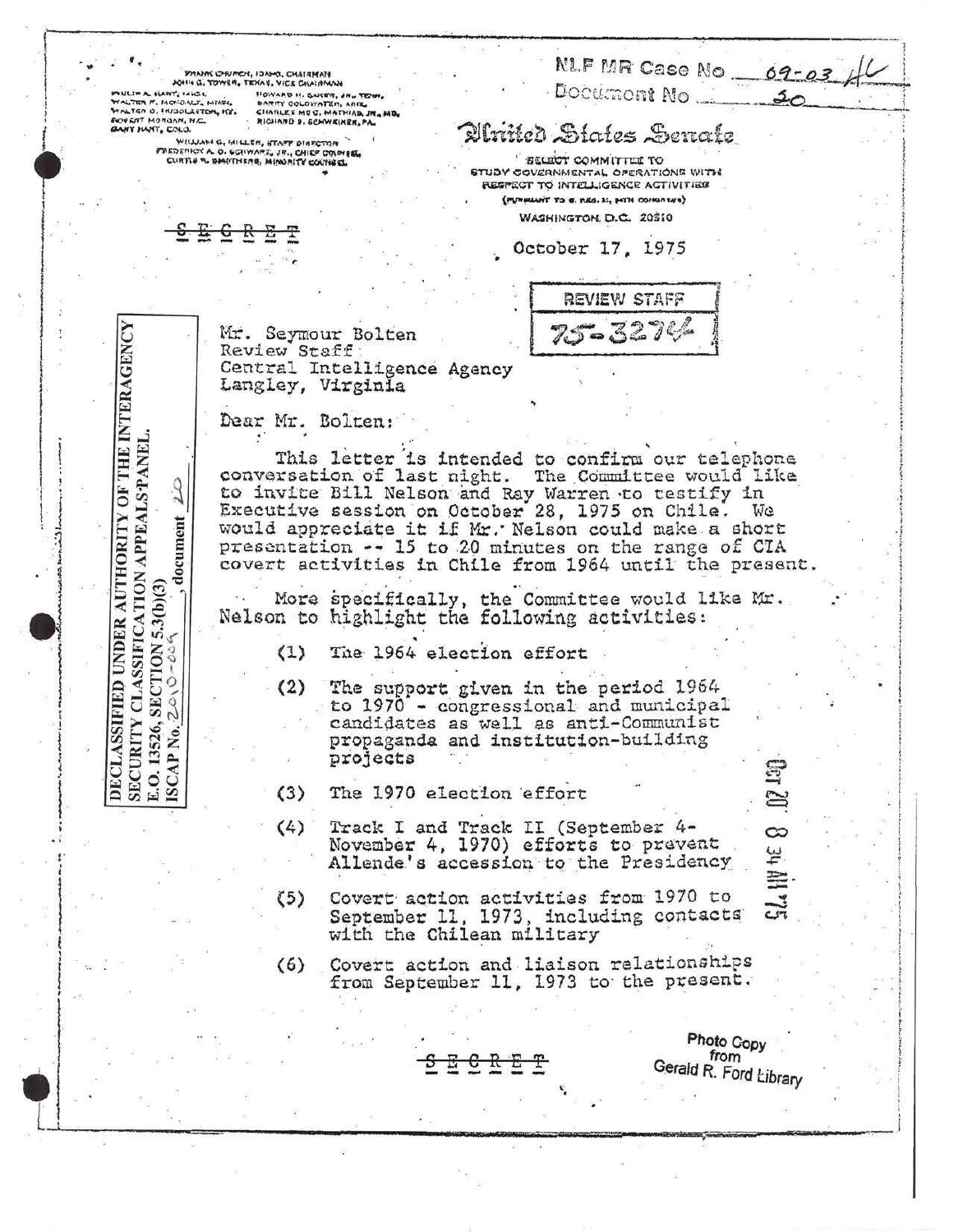Mr. Seymour Bolten Page Two. October 17, 1975

I also attach a list of specific projects (Attachment A) that Messrs. Nelson and Warren should be prepared to discuss in detail during the Executive session. They should also be prepared to submit descriptions of these projects for the record.

Finally, in preparation for the open hearing scheduled for the week following the Executive session, I submit as Attachment B a list of "facts" on the Chilean case study which' we would like declassified. We would like the Agency's views and commants on these facts as soon as possible. Ι£ the statements are not accurate please advise us. If the Agency has objection to release of these facts please so state the reasons for such objection.

We look forward to seeing Messrs. Nelson and Warren on October 28. The session will be at 10:00 a.m., and we will advise you as to the location.

Many thanks.

Sincerely

William B. Bader

Attachments "A" and "B"

Photo Copy from Gerald R. Ford Library

 $C$  R  $E$  T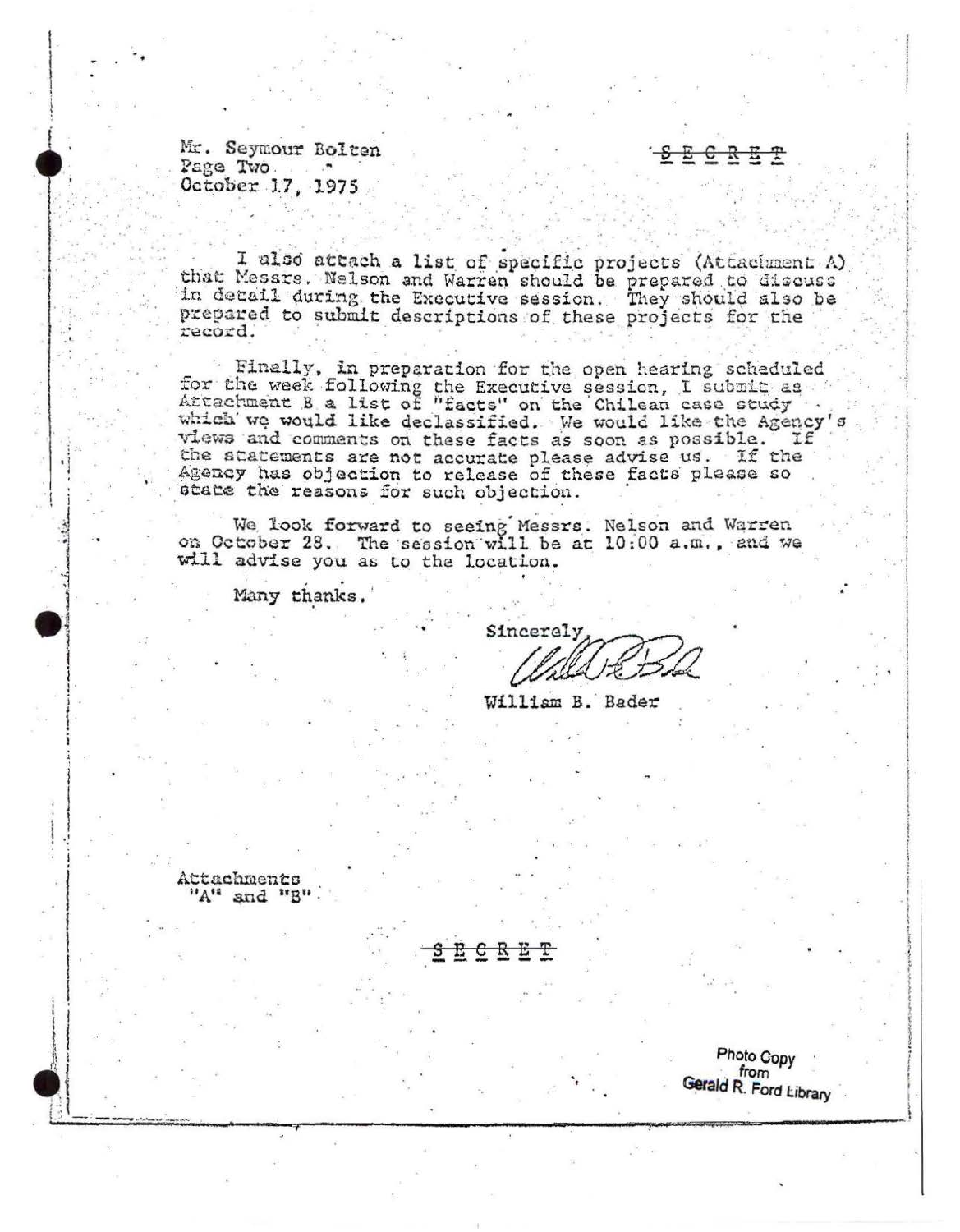## ATTACHMENT B

## FACTS TO BE DECLASSIFIED FOR PUBLIC HEARINGS ON CHILE

The Central Intelligence Agency, acting under programs approved l. by the Special Group, spent nearly \$3,000,000 in covert efforts to insure the election of the Christian Democratic candidate in the 1964 Chilesa Presidential elections.

2. In 1970, the 40 Committee-the Special Group's successor-decide not to support a single candidate in the 1970 Presidential electiona. Rather it decided that the CIA should undertake propaganda and other caver activities designed to prevent the election of the leftist candidate, Salvador Allende. \$425,000 was spent on that effort, in addition to cagoing Station activities.

3. Allende was the narrow victor in the September 4 elections.  $\mathbb{Z}$  and  $\mathbb{Z}$ cause no candidate received a majority, the Chilean Congress was to vote between Allende and Jorge Alessandri, the conservative runner-up, on October 24. During the interim, the CIA undertook two lines of activity designed to prevent Allende from becoming President. One line was approve and coordinated by the 40 Committee. It included propaganda, contacts will members of Frei's cabinet and the use of military aid as an inducement to the Chilean military. It also included a 40 Committee authorization of funds to attempt to influence the outcome of the Congressional vote. It was, however, determined that the money could not usefully be spent, and it was not.

At the President's request, the CIA opened a second track of activity. This became an attempt to induce the Chilean military to steps a coup before Allende could be voted into office by the Chilean Congrass. The CIA passed weapons to one group of Chilean military officers who plots a coup. However, that group was apparently not the group which carried of the kidnap attempt in which the Chilean Chief of Staff, General Rene Schneider, was fatally wounded. The CIA knew of the latter group's plans but several days before had tried to discourage it from carrying them out

4. Between Allande's inauguration in November 1970 and his overthost and death in September 1973, the CIA-spent over \$5,000,000 in support of opposition political parties and media. Included in that support were limited amounts of money for private sector organizations. Proposala for support of private sector organizations suspected of involvement in otribute or for direct support of strikers were rejected. At the same time, the CIA remained in contact through third parties with a right-wing terrorist organization, Patria y Libertad. The CIA also passed considerable money to the conservative National Party, whose right-wing members were known ad have links with Patria y Libertad.

> Photo Copy from Gerald R. Ford Library